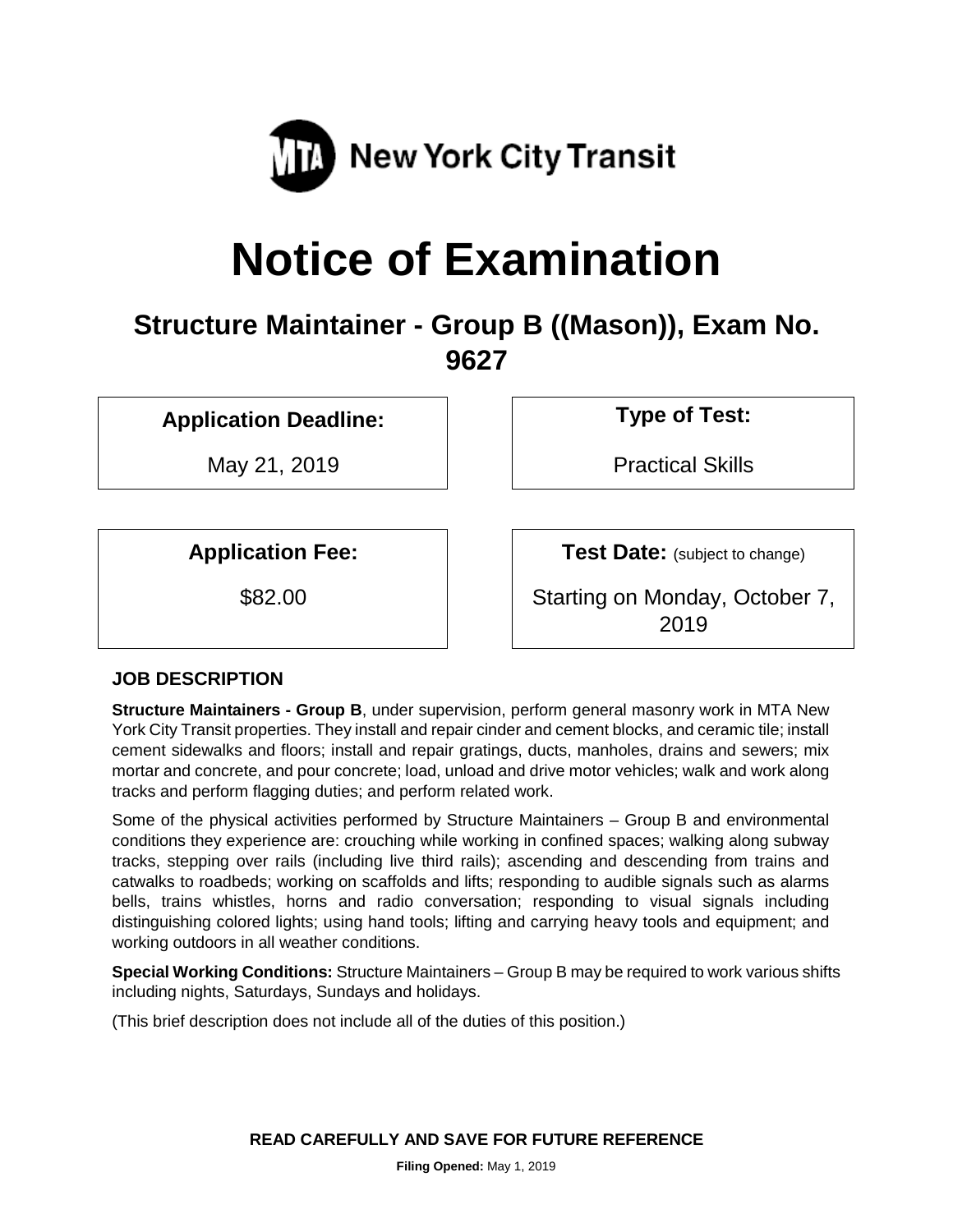### **SALARY AND BENEFITS**

The current minimum salary for Structure Maintainer - Group B is \$30.81 per hour for a 40-hour work week increasing to \$36.24 in the sixth year of service. These rates are subject to change. The benefits of this position include, but are not limited to, night and weekend salary differentials, paid holidays, vacation and sick leave, a comprehensive medical plan and a pension plan.

### **HOW TO QUALIFY**

**Education and Experience Requirements:** By the **last day of the Application Period,** you must meet the following requirements:

- 1. Two and one-half years of satisfactory full-time experience at the journey-level as a mason (i.e., a fully trained knowledgeable, experienced, proficient and competent mason) or a closelyrelated trade, such as bricklaying, plastering, tile setting or mosaic and terrazzo work; or
- 2. Two years of satisfactory full-time experience as described in "1" above, plus graduation from a trade school or technical school with a major course of study in masonry or a closely-related trade, totaling 600 hours; or
- 3. Two years of satisfactory full-time experience as described in "1" above, plus graduation from an accredited college or university with an associate degree or higher with a major course of study in masonry or a closely-related trade; or
- 4. Two years of satisfactory full-time experience as described in "1" above, plus graduation from a vocational high school with a major course of study in the masonry trade or a closely-related trade; or
- 5. Completion of a four year, full-time apprenticeship program in the masonry trade or a closelyrelated trade, recognized by the New York State Department of Labor, the United States Department of Labor or any state apprenticeship council which is recognized by the United States Department of Labor.

The vocational high school, technical school, or trade school must be approved by a State's Department of Education or a recognized accrediting organization. The college or university must be accredited by regional, national, professional or specialized agencies recognized as accrediting bodies by the U.S. Secretary of Education, and by the Council of Higher Education Accreditation (CHEA).

**Only those who meet the education and experience requirements will be summoned to take the practical skills test.** You are responsible for determining whether you meet the qualification requirements for this examination prior to submitting the *Application*. If you are marked "Not Qualified," your *Application* fee will **not** be refunded and you will **not** receive a score.

# **REQUIREMENTS TO BE APPOINTED**

**Driver License Requirement:** At the time of appointment, you must have a motor vehicle driver license valid in the State of New York with no disqualifying restrictions that would preclude the performance of the duties of this title. If you have serious moving violations, a license suspension or an accident record, you may be disqualified. This license must be maintained for the duration of your employment in the title.

(Continued)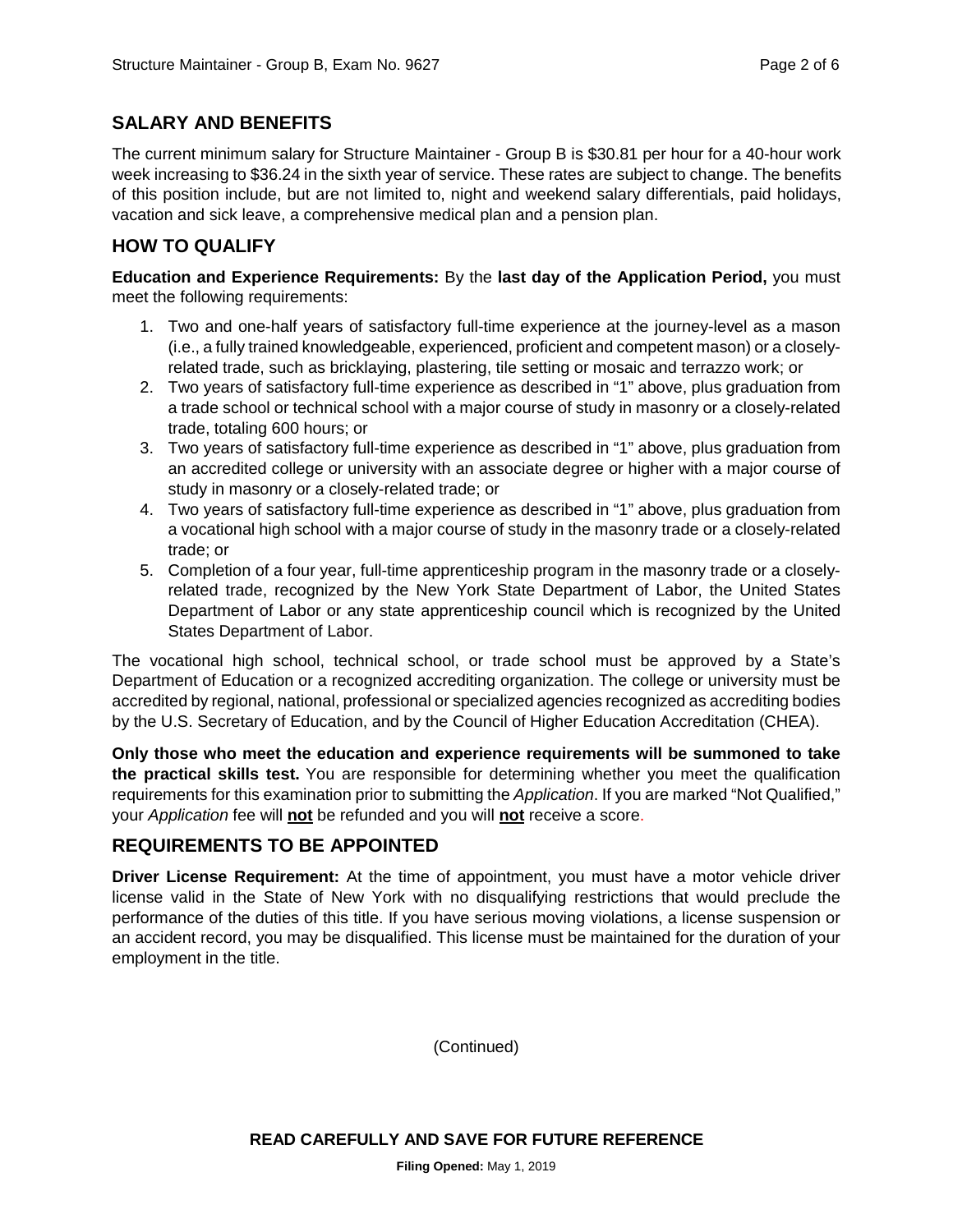# **REQUIREMENTS TO BE APPOINTED (Continued)**

**Medical Requirement:** Medical guidelines have been established for the position of Structure Maintainer – Group B. You will be examined to determine whether you can perform the essential functions of the position. Where appropriate, a reasonable accommodation will be provided for a person with a disability to enable him or her to perform the essential functions of the job.

**Drug Screening Requirement:** You must pass a drug screening in order to be appointed, and if appointed, you will be subject to random drug and alcohol tests for the duration of your employment. Additionally, if you have tested positive on a drug or alcohol test or had a refusal to test during preemployment or while employed by a Federal DOT-regulated employer during the applicable period, you must have completed the Substance Abuse Professional (SAP) evaluation, referral and education/treatment process required by federal law in order to be appointed to this safety-sensitive position.

**Residency:** New York City residency is not required for this position.

**English Requirement:** You must be able to understand and be understood in English.

**Proof of Identity:** Under the Immigration Reform and Control Act of 1986, you must be able to prove your identity and your right to obtain employment in the United States prior to employment with MTA New York City Transit.

#### **HOW TO OBTAIN AN APPLICATION**

During the application period, you may obtain an *Application* for this examination online at <http://mta.info/nyct/hr/appexam.htm> or in person at the MTA Exam Information Center as indicated below.

**MTA Exam Information Center:** Open Monday through Friday, from 9 AM to 3 PM, in the lobby at 180 Livingston Street, Brooklyn, New York. Directions: take the A, C, F or R trains to the Jay Street-Metro Tech Station, or the 2, 3, or the G train to the Hoyt Street Station.

#### **REQUIRED FORMS**

- 1. **Application:** Make sure that you follow all instructions included with your *Application*, including payment of fee. Save a copy of the instructions for future reference.
- 2. **Education and Experience Test Paper:** Write your social security number in the box at the top of the cover page, and the examination title and number in the box provided. This form must be filled out completely and in detail for you to receive your proper rating. Keep a copy of your completed Education and Experience Test Paper for your records.
- 3. **Foreign Education Fact Sheet (required only if you need credit for your foreign education for this examination):** If you were educated outside the United States, you must have your foreign education evaluated to determine its equivalence to education obtained in the United States. The services that are approved to make this evaluation, as well as instructions on how to submit this evaluation are listed in the *Foreign Education Fact Sheet* included with your application packet. When you contact the evaluation service, ask for a "document-by-document" (general) evaluation of your foreign education.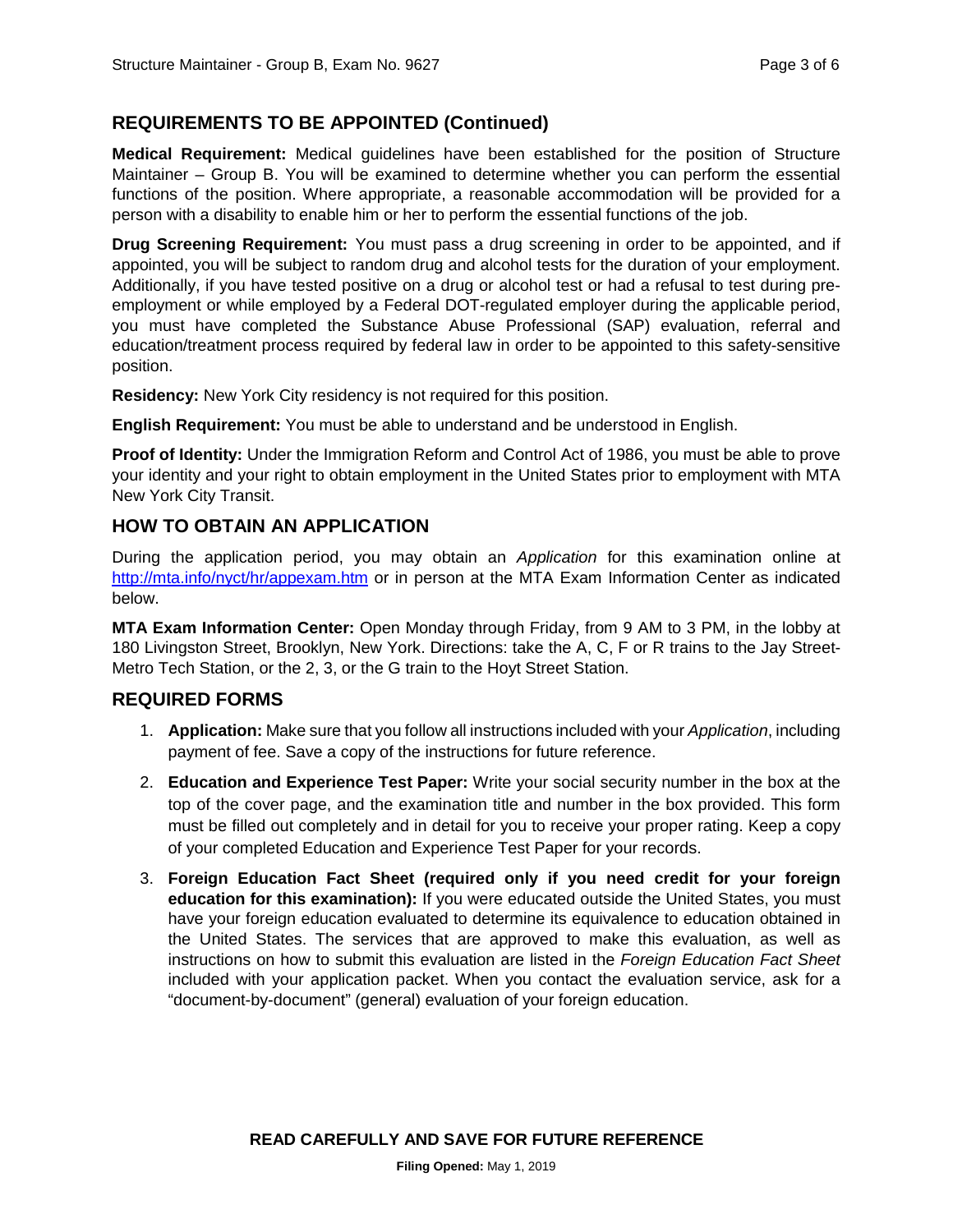# **HOW TO SUBMIT AN APPLICATION AND PAY THE APPLICATION FEE**

If you believe you meet the requirements in the "How to Qualify" section, you **must** apply by mail. MTA New York City Transit will **not** accept *Applications* in person.

#### **Applications by Mail must:**

- 1. Include all of the required forms, as indicated in the "Required Forms" section above.
- 2. Be postmarked by the last day of the application period.
- 3. Be mailed to the address in the "Correspondence" section of this notice.
- 4. Include the appropriate fee in the form of a money order.

#### **The Money Order (Postal Money Order Preferred) must:**

- 1. Be made payable to MTA New York City Transit.
- 2. Be valid for one year.
- 3. Have the following information written on it: your name, home address, the last four digits of your social security number, the exam title and exam number.

Save your money order receipt for future reference and proof of filing an *Application*.

#### **Cash and personal checks will not be accepted**.

**Application Fee:** This fee is generally non-refundable. Under special circumstances, you may be entitled to a refund. You should refer to the Department of Citywide Administrative Services (DCAS) General Exam Regulations to determine if you are entitled to a refund prior to requesting one. You can refer to the bottom of the last page of this Notice of Examination for instructions on how to obtain a copy of the DCAS General Exam Regulations.

#### **HOW TO SUBMIT AN APPLICATION WHEN REQUESTING A FEE WAIVER**

Applicants who wish to request a fee waiver must obtain an *Application* in person at the MTA Exam Information Center as indicated above and must submit the *Application* and required forms by mail to the address in the "Correspondence" section below **by the last day of the application period**.

MTA New York City Transit will not accept *Applications* in person. Additional information on how to request an application fee waiver is available with the *Application.*

# **ADMISSION LETTER OR NOT QUALIFIED LETTER**

An *Admission Letter* or a *Not Qualified Letter* will be mailed to you about 10 days before the first date of the practical skills test. If you do not receive an *Admission Letter* at least 4 days before this date, you may obtain a duplicate letter at the MTA Exam Information Center (as indicated above). A paper copy of the *Admission Letter* is your ticket for admission to the test.

Applicants **must** keep their mailing address **up to date**. Please refer to the Correspondence section below for instructions on how to update your address and other contact information.

#### **THE TEST**

You will be given a competitive practical skills test. A score of at least 70% is required to pass this test. Your score on this test will be used to determine your place on an eligible list.

Veterans' or Disabled Veterans' Credit will be granted only to eligible passing candidates who request that they be applied. Veterans' or Disabled Veterans' Credit should be requested at the time of application, but **must** be requested before the date the eligible list is established. Claims for Veterans' or Disabled Veterans' Credit cannot be made once the eligible list is established.

#### **READ CAREFULLY AND SAVE FOR FUTURE REFERENCE**

**Filing Opened:** May 1, 2019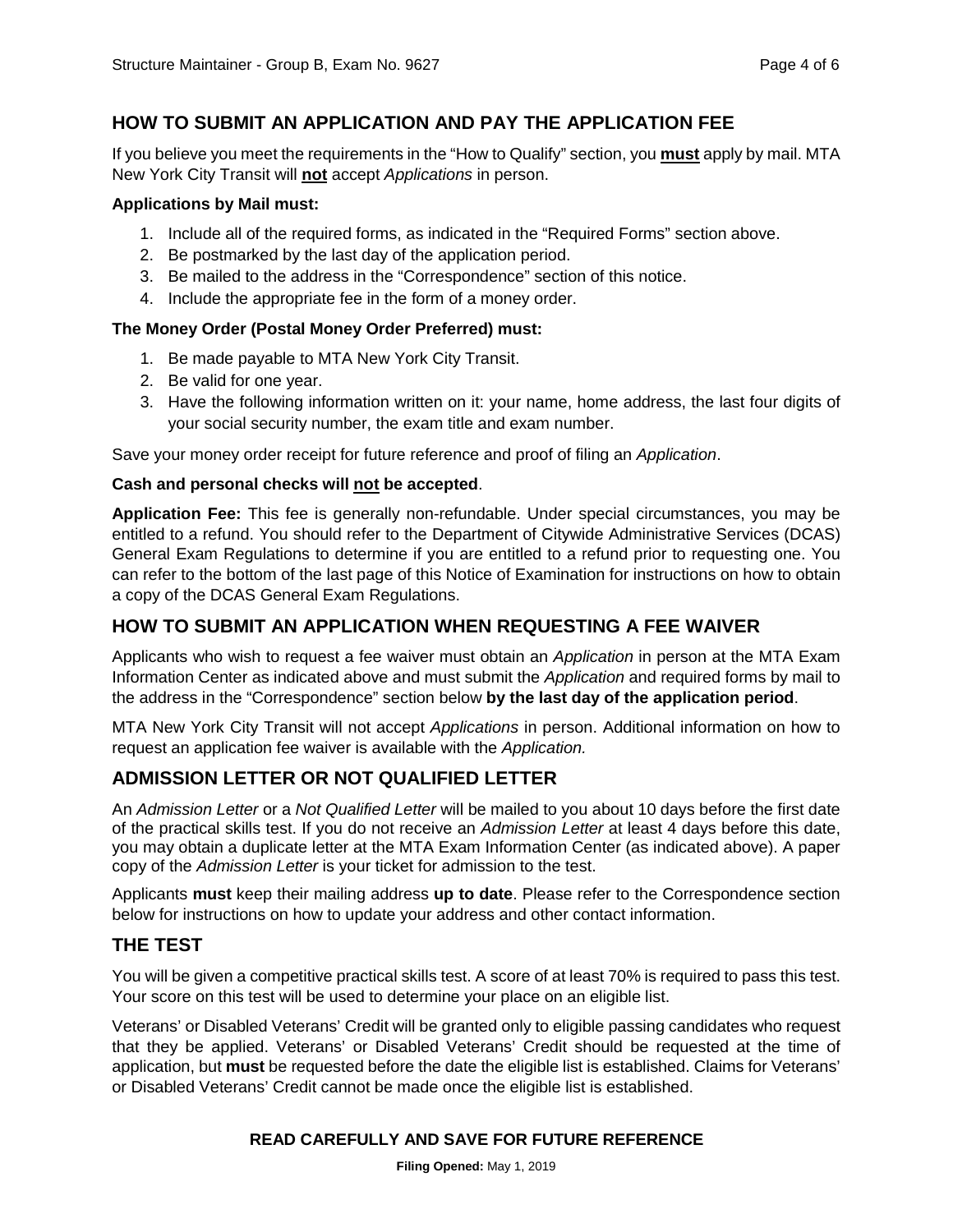# **THE TEST** (Continued)

The practical skills test may require you to perform tasks related to masonry, tile-setting and other related areas.

#### **TEST ADMINISTRATION GUIDELINES**

**Warning:** You are not permitted to enter the test site with cellular phones, smart watches, beepers, pagers, cameras, portable media players, or other electronic devices. Calculators are not permitted. Electronic devices with an alphabetic keyboard, word processing, or data recording capabilities, such as planners, organizers, etc., are prohibited. If you use any of these devices in the building at any time before, during, or after the test, you may **not** receive your test results, your test score may be nullified, and your application fee will **not** be refunded.

You may not have any other person, including children, present with you while you are being processed for or taking the test, and no one may wait for you inside of the test site while you are taking the test.

**Required Identification: You are required to bring one (1) form of valid (non-expired) signature and photo bearing identification to the test site**. The name that was used to apply for the exam must match the first and last name on the photo ID. A list of acceptable identification documents is provided below**. If you do not have an acceptable ID, you may be denied testing.** Acceptable forms of identification (bring one) are as follows: State issued driver license, State issued identification card, US Government issued Passport, US Government issued Military Identification Card, US Government issued Alien Registration Card, Employer Identification Card with photo, IDNYC, or Student Identification Card with photo.

**Leaving:** You must leave the test site once you finish the test. If you leave the test site after being fingerprinted but before finishing the test, you will not be permitted to re-enter. If you disregard this instruction and re-enter the test site, you may not receive your test results, your test score may be nullified, and your application fee will not be refunded.

#### **THE TEST RESULTS**

If you meet the qualifying education and experience requirements and pass the competitive practical skills test, your name will be placed in final score order on an eligible list and you will be given a list number. You will be notified by mail of your test results. If you meet all requirements and conditions, you will be considered for appointment when your name is reached on the eligible list.

#### **ADDITIONAL INFORMATION**

**Probationary Period:** You will be required to complete a one year probationary period.

#### **SPECIAL ARRANGEMENTS**

**Special Test Accommodations:** If you plan to request special testing accommodations due to disability or an alternate test date due to your religious belief, follow the instructions included with your *Application* and mail your request to the address found in the "Correspondence" section below no later than 30 days prior to the first scheduled test date.

**Make-Up Test:** You may apply for a make-up test if you cannot take the Practical Skills test on the scheduled date for any of the following reasons:

(Continued)